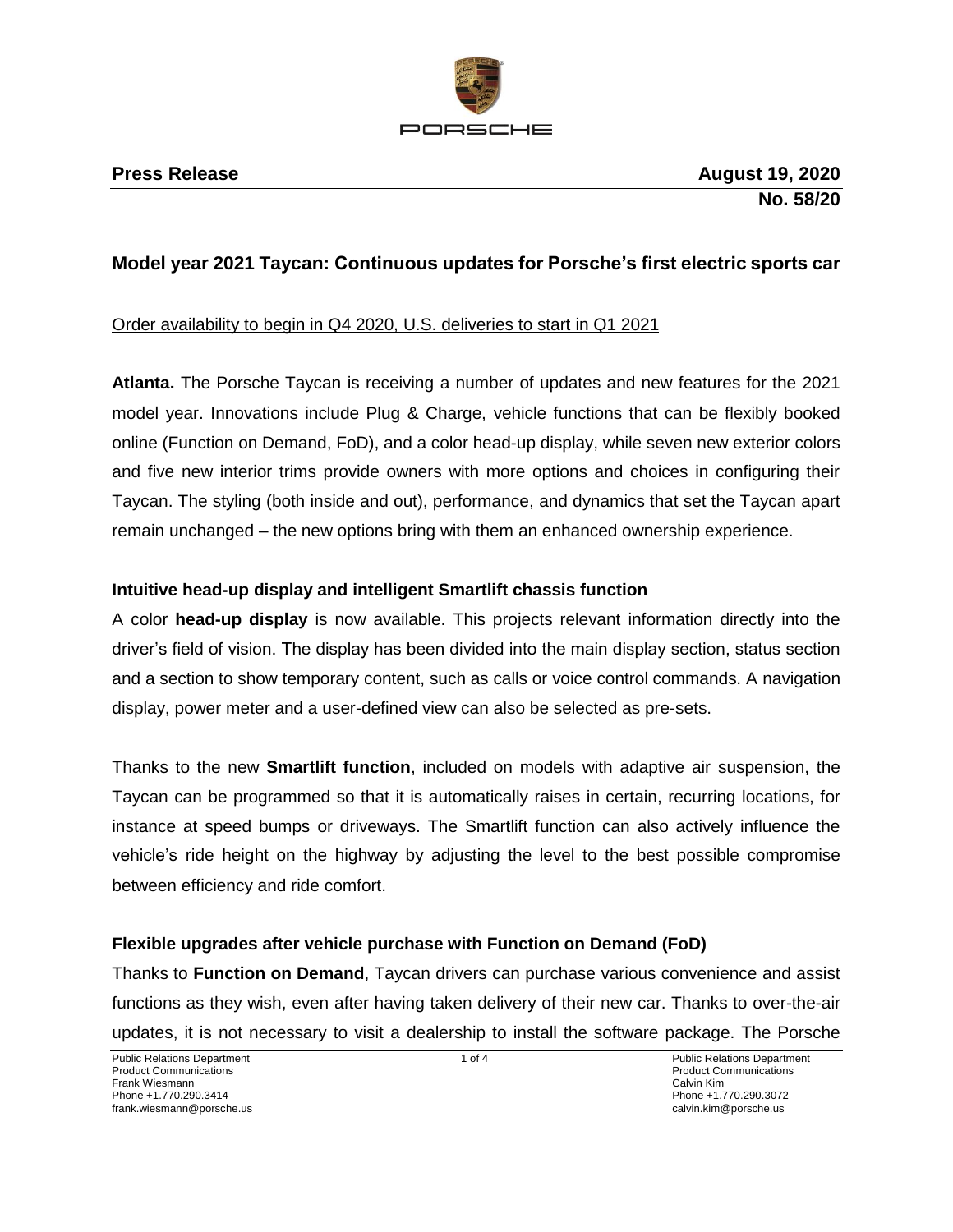

Intelligent Range Manager (PIRM) is already available as a Function on Demand. Active Lane Keep Assist and Porsche InnoDrive (available for cars equipped with Adaptive Cruise Control) will now be added as further Function on Demand options.

Customers can choose whether they want to purchase the respective function for their Taycan permanently or subscribe on a monthly basis. Customers will be offered a three-month trial period if they opt for a monthly subscription. After registering for an account, they can select the desired function(s) in the Porsche Connect Store. Once confirmed, Porsche sends a data package to the Taycan via the mobile phone network. Drivers are notified of the availability of the data package through the Porsche Communication Management (PCM). Activation takes just a few minutes. A notification appears on the central display once the function has been activated successfully. With the 2021 model year, four functions will be available for purchase and three will be available as monthly subscriptions. Pricing will be available shortly before market launch. The optional functions are as follows:

**Active Lane Keep Assist** helps the driver to keep the vehicle in the center of the lane using necessary steering intervention – even in dense traffic. **InnoDrive** individually adapts the speed of the vehicle to the conditions ahead, with specific consideration for speed limits, turns, traffic circles, and situations where you have to yield or stop.

When navigation-based route guidance is active, **Porsche Intelligent Range Manager** (PIRM) operates in the background, optimizing all system parameters to achieve the highest levels of comfort and shortest travelling time.

# **Even more convenient charging**

Separate to the new Function on Demand services, **Plug & Charge** simplifies charging: Taycan drivers merely have to plug in the charging cable and authentication is handled automatically via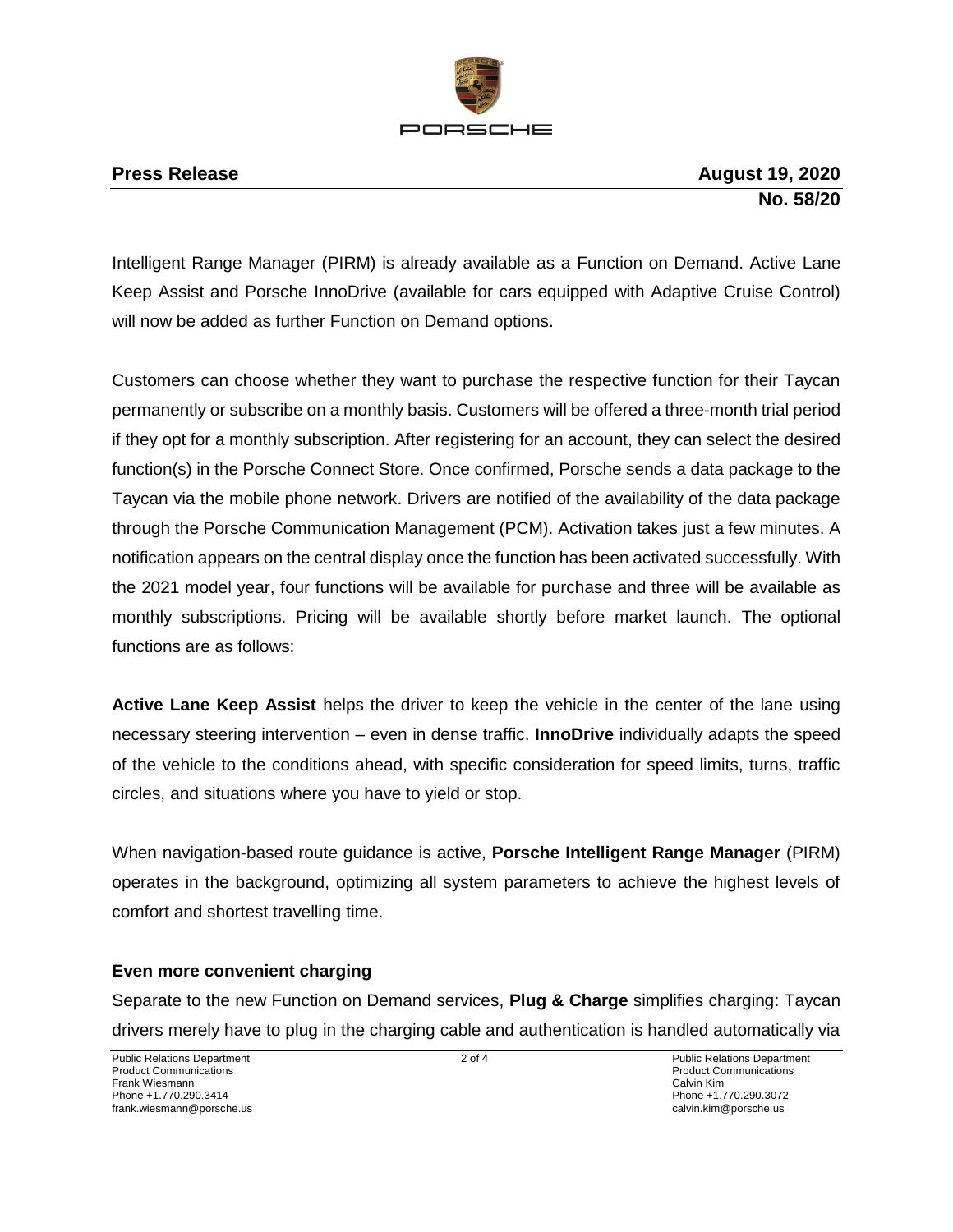

the ISO 15118 standard. As a result, the charging station identifies the connected vehicle and can process payments securely and automatically. Plug & Charge will be available at many Electrify America charging points at the start of 2021.

**Battery preservation** while charging is another function that is new for the 2021 model year. It can regulate the charging capacity at suitable charging points (e.g. DC fast charging stations) to around 200 kW, when customers are planning to make a longer stop. This extends the battery's service life and reduces the overall power loss while charging. Drivers can select this function using the central display. Of course, if customers choose not to use this option, a charging capacity of up to 270 kW remains available at 800-volt high-power charging stations.

# **Greater choice of colors**

The 2021 Taycan model year offers a selection of seven new **exterior colors**: Mahogany Metallic, Frozenberry Metallic, Cherry Metallic, Coffee Beige Metallic, Chalk, Neptune Blue and Ice Grey Metallic. On the inside, five new **interior options** are available. A Black/Limestone Beige standard interior, Blackberry and Blackberry/Slate Grey leather interior, Graphite Blue/Slate Grey Race-Tex interior, and a Basalt Black/Meranti Brown OLEA Club Leather interior.

Currently standard on the Taycan Turbo S, the **Carbon Sport Design package** will be available for all model year 2021 Taycan versions. It includes elements such as carbon-fiber inserts in the bottom of the front section and in the side sill trims, as well as carbon-fiber fins on the rear diffuser.

**PCM updates** Porsche has also enhanced the standard equipment of the PCM system (Porsche Communication Management). SiriusXM 360L is now available. Apple® podcasts can now be selected as an individual media source. Media sources themselves can be reordered to suit driver preference. Porsche Charging Services compatible locations can be prioritized in the charging destination list.